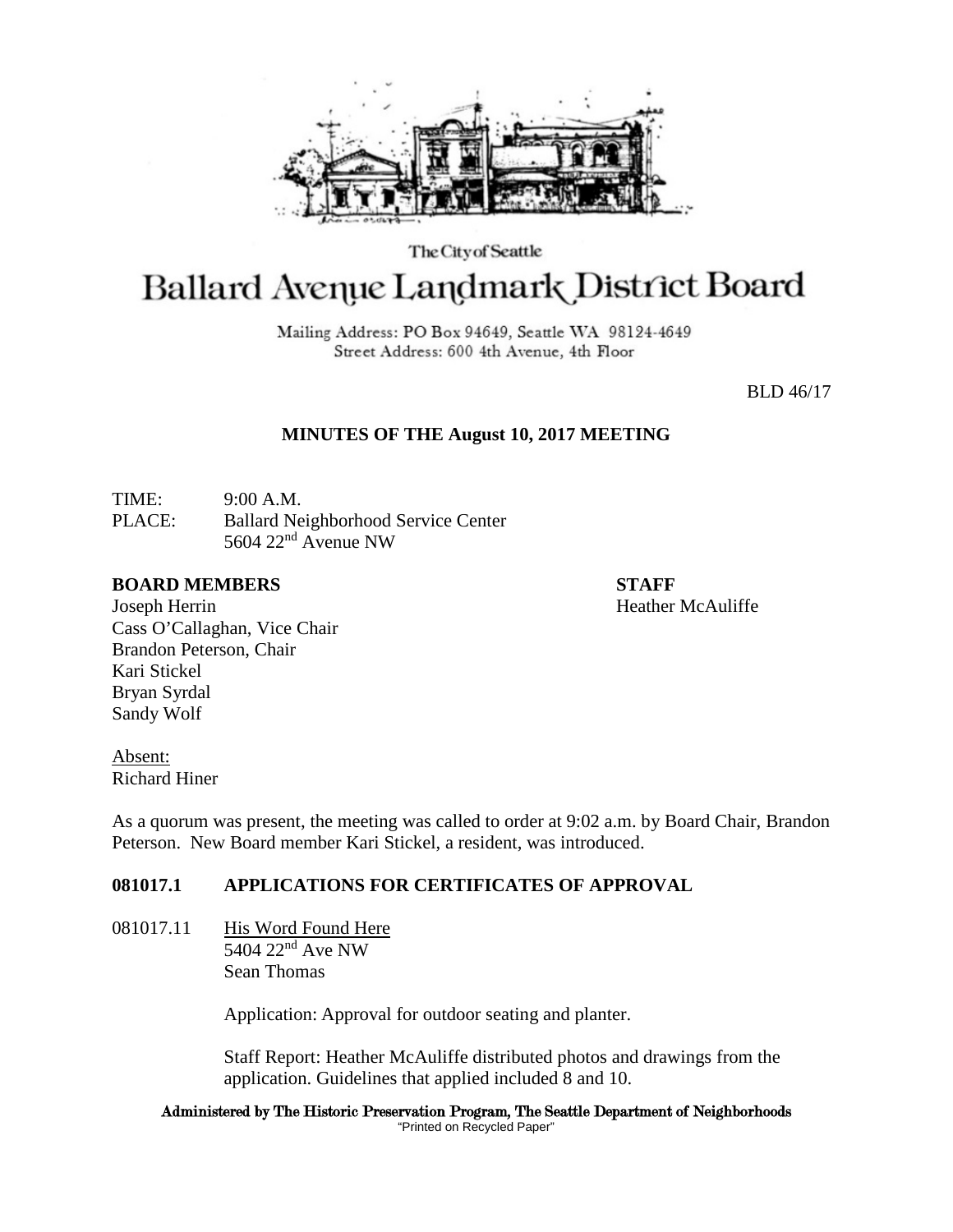Applicant Comment: Sean Thomas, the store manager, explained that there were four chairs, two tables and a wood planter set out on the sidewalk. The furniture is brought in at night. He noted the distances to the curb and the nearest utility pole.

Public Comment: There were no comments from the public.

Board Discussion: Board members concurred that the furniture and planter met the guidelines.

Motion: Joe Herrin made a motion to approve the application as submitted.

MM/SC/JH/SW 6-0-0

081017.16 Salt & Straw 5420 Ballard Ave NW Eric Ryu

> Application: Exterior painting; install decorative wood pop out element with sign and lighting; install blade sign and lighting; install signage in windows; install fabric elements onto canopy; install artwork panel on side of building. [Postponed and revised from July 13, 2017 meeting]

Staff Report: Heather McAuliffe distributed exhibits from the application. Relevant guidelines were Purpose/Goals, Criteria/Values, 4, 7 and 13.

Applicant Comment: Bob Lombardo, project architect, presented the updated plans to make alterations to the storefront and install signage, lighting and art. He presented color and material samples. He explained that the proposed installation of fabric and an architectural feature were intended to soften the appearance of the building. He went through the details for the signs, and explained the method of attachment for the blade sign. He explained that the blade sign would be hand carved, wood and that the soffit above the sign would be warmed up with a wood fascia. He confirmed that the sign and the fascia would be separate elements. He showed a sample for the gold lettering to be installed in the windows. He explained that fabric would be attached to a metal frame, then installed through the grout. He explained plans to install art on the side of the building. The art panel will be hand carved wood that features color. The intent is to improve the appearance of the building and to deter graffiti. He discussed plans to install red benches on the sidewalk in front of the business. He did not have a cut sheet to show to the Board, however.

Public Comment: There were no comments from the public.

Board Discussion: Board members discussed the proposed signage. They expressed concerns that the proposed lettering in the storefront window were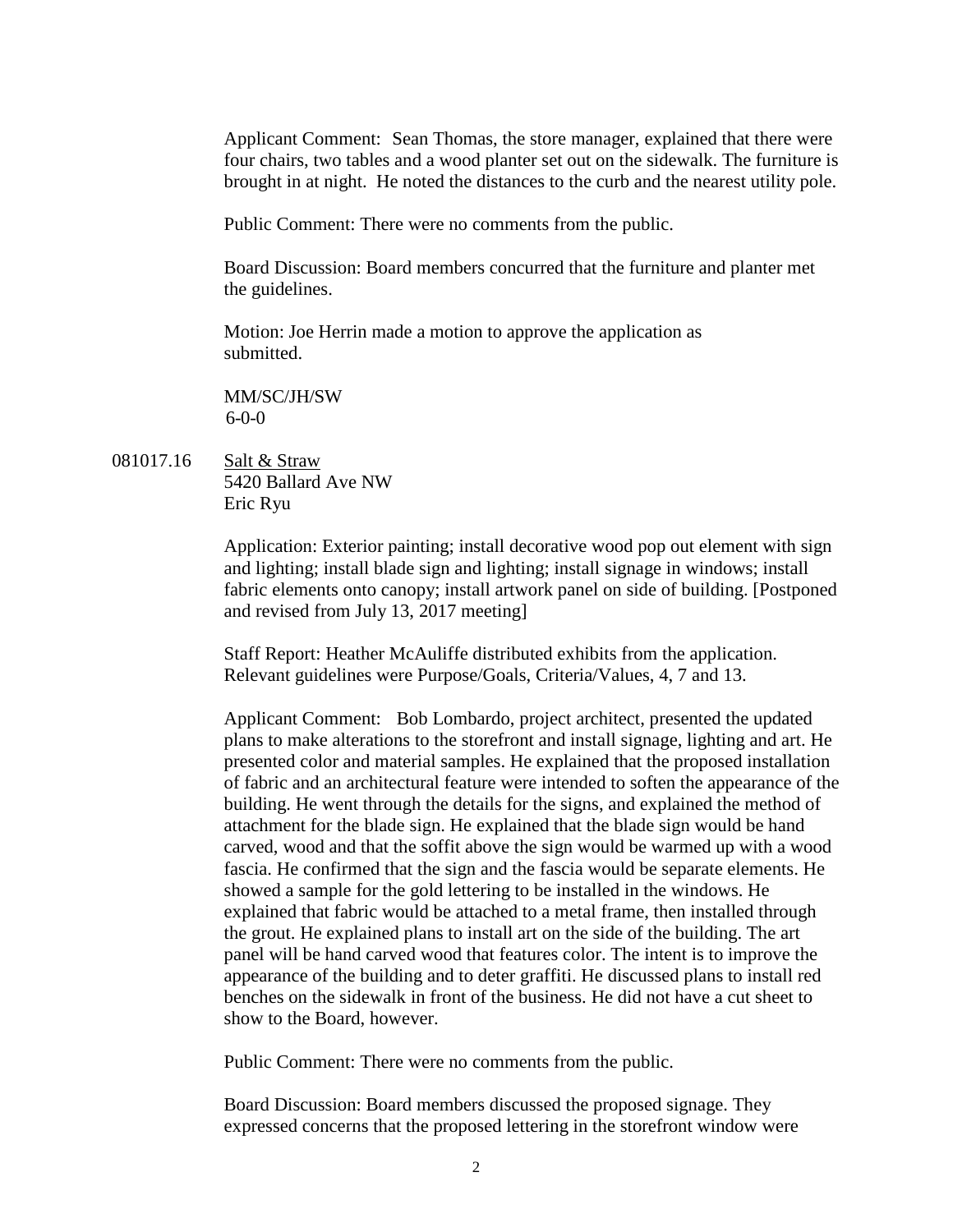disproportionately too big, and suggested that they be reduced in size to match the lettering on the side window. The Board also expressed concerns about the number of signs, but determined that the storefront configuration made it look like two buildings, justifying more signage. The applicant agreed to reduce the size of lettering in the front window. Board members concurred that the rest of the signage met the guidelines. The Board reviewed the charcoal color proposed for painting, and determined that it met the guidelines. The Board reviewed the architectural elements that were being added and the art, and determined that these proposed changes met the guidelines.

Motion: Sandy Wolf made a motion to approve the application as presented.

MM/SC/SW/CO  $6-0-0$ 

#### **081017.2 BOARD BRIEFING**

081017.21 Burke-Gilman Missing Link Louisa Galassini

Briefing on 30% design.

Louisa Galassini, representing the Seattle Department of Transportation (SDOT), went through the 30% design exhibits. She explained that 158 parking spots on Shilshole Avenue would be lost, 73% of the available parking on that side of the street. She explained how the number was calculated and why the loss was necessary. She said that a new traffic light will be installed at  $17<sup>th</sup>$  NW and Vernon Pl NW, and a new left turn phase will be added at 28<sup>th</sup> NW. There will be an all-walk signal installed at  $24<sup>th</sup>$  NW.

Board members asked some clarifying question and thanked Ms. Galassini for her briefing.

#### **081017.3 BOARD BUSINESS**

There was a discussion about temporary signs installed for Patagonia, a new business locating in the 5400 block of Ballard Avenue.

### **081017.4 APPROVAL OF MINUTES**

The Board members reviewed the minutes of the July 13, 2017 meeting.

Motion: Cass O'Callaghan made a motion to approve the minutes as written.

MM/SC/CO/SW 3-0-3 (Herrin, Stickel and Syrdal abstained)